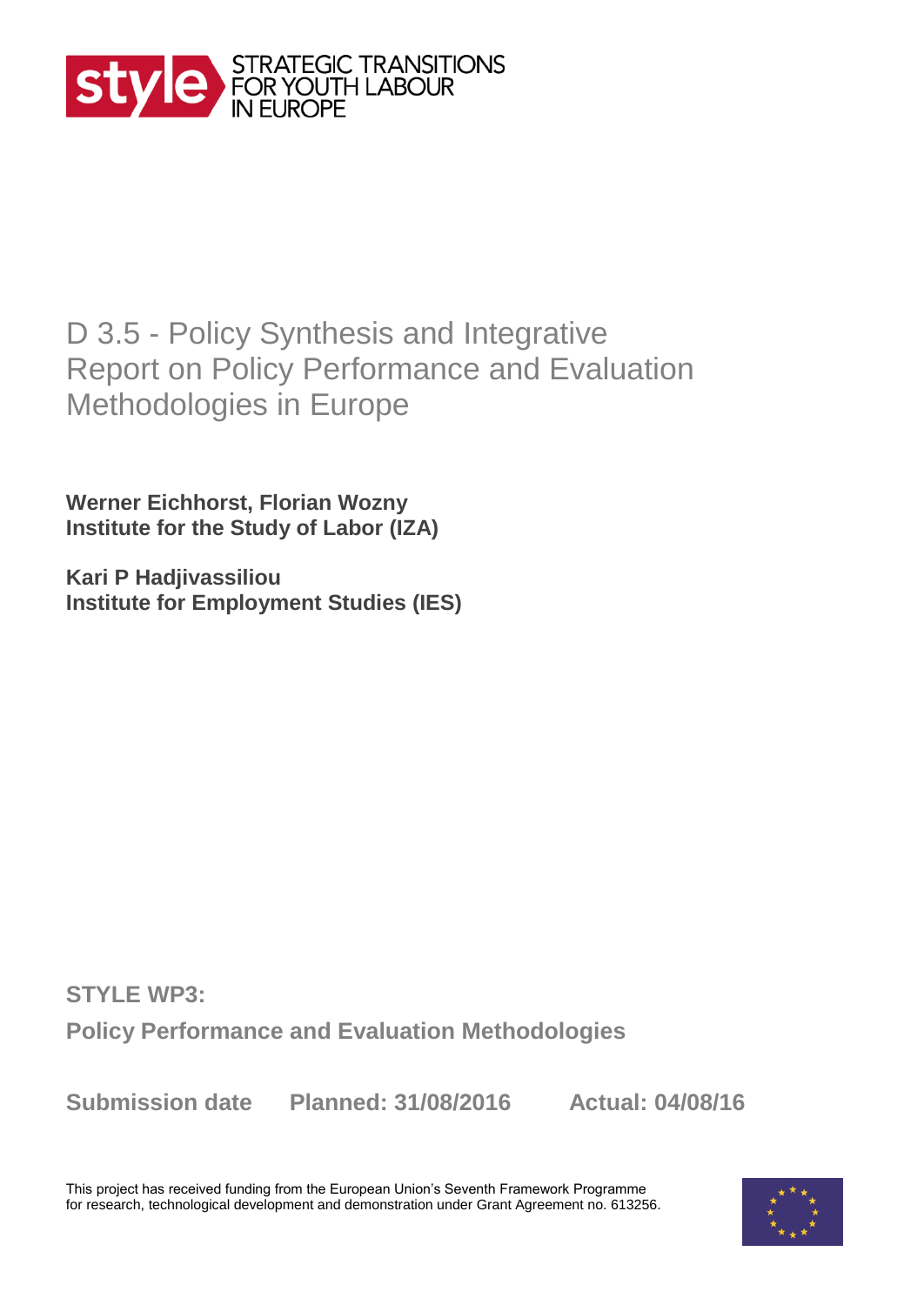**STYLE Working Papers** are peer-reviewed outputs from the www.style-research.eu project. The series is edited by the project coordinator Professor Jacqueline O'Reilly. These working papers are intended to meet the European Commission's expected impact from the project:

- i) to 'advance the knowledge base that underpins the formulation and implementation of relevant policies in Europe with the aim of enhancing the employment of young people and their transition to economic and social independence', and
- ii) to engage with 'relevant communities, stakeholders and practitioners in the research with a view to supporting employment policies in Europe.' Contributions to a dialogue about these results can be made through the project website www.style-research.eu, or by following us on twitter @STYLEEU.

#### To cite this report:

Eichhorst, W., Hadjivassiliou, K., and F.Wozny (2016) *Policy Synthesis and Integrative Report on Policy Performance and Evaluation Methodologies in Europe***,** STYLE Working Papers, STYLE-WP 3.5/2016. CROME, University of Brighton, Brighton. http://www.style-research.eu/publications/working-papers

#### © Copyright is held by the authors

### **About the authors**

| <b>Werner Eichhorst</b> | - http://www.style-research.eu/team/werner-eichhorst/      |
|-------------------------|------------------------------------------------------------|
| Kari P Hadjivassiliou   | - http://www.style-research.eu/team/kari-p-hadjivassiliou/ |
| <b>Florian Wozny</b>    | - http://www.style-research.eu/team/florian-wozny/         |

# **Acknowledgements**

The research leading to these results has received funding from the European Union's Seventh Framework Programme for research, technological development and demonstration under grant agreement no. 613256.

### **Key words:**

School-to-work transitions; youth unemployment; vocational education and training (VET); apprenticeship; active labour market policies; welfare/benefit system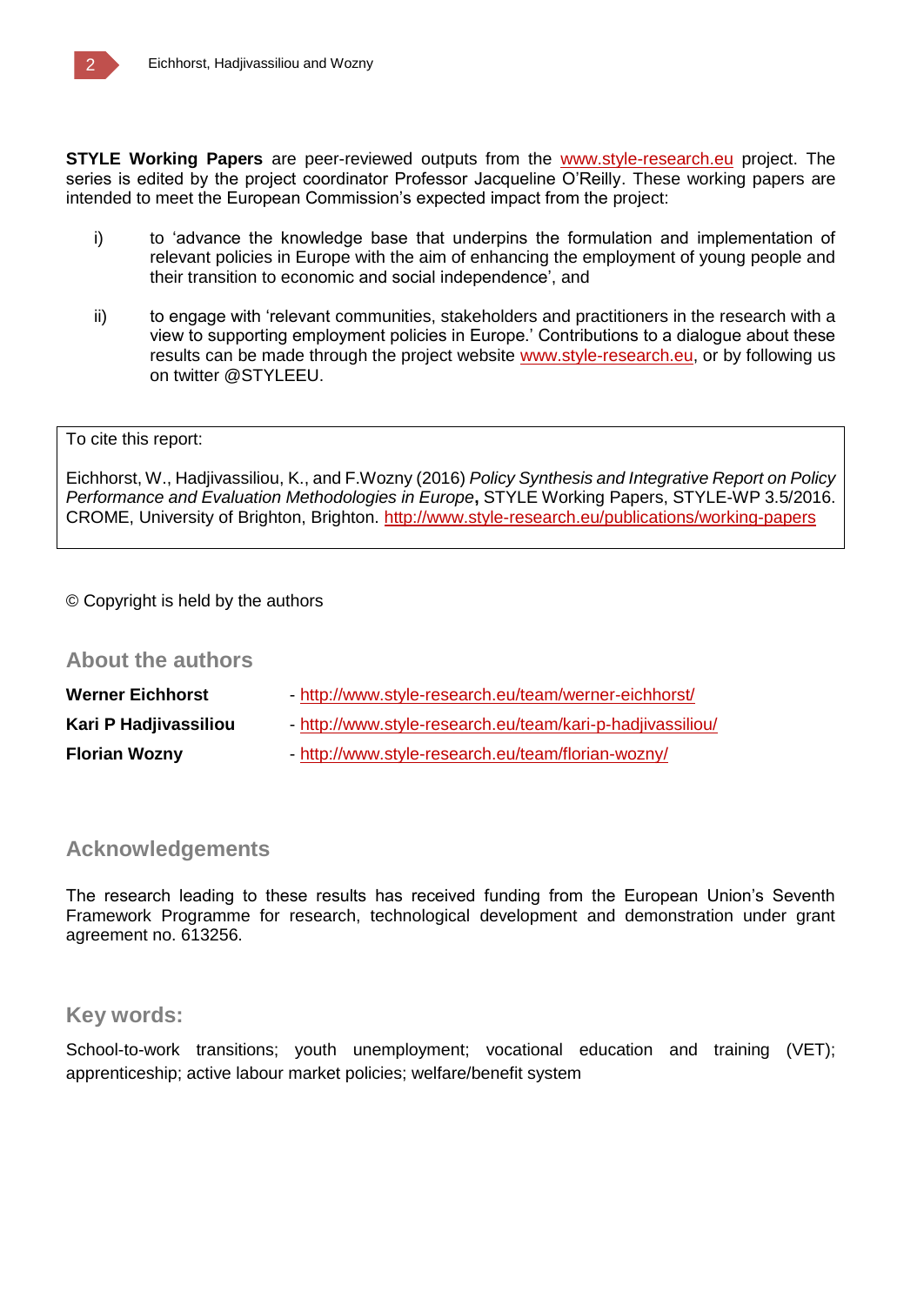# **1. Introduction**

This report is based on Task 1 (Performance and Key Drivers of Youth Labour Markets in Europe); Task 2 (The Effectiveness of Policies to combat Youth Unemployment); Task 3 (Quantitative, Case Study-Based Analysis of Performance and Policies); and Task 4 (Comparative Policy Overview of STW Transitions and Youth Labour Markets Dynamics, Performance and Effectiveness) of STYLE Work Package 3 - Policy Performance.

A cross-county comparative approach is used in Work Package 3 covering 27 countries of the European Union and Turkey in order to assess the performance of their youth labor markets and the effectiveness of implemented policies targeted at youth. Additionally, an in-depth analysis was carried out for eight selected countries (DE, EE, ES, NL, PL, SE, TR, UK) which yielded detailed information about the educational system as well as institutions which are responsible for school to work transition. These eight descriptive country reports – with evaluative input from local experts –, the quantitative analysis of country performance and the impact of policies (Hadjivassiliou, Kirchner Sala and Speckesser (2015)) as well as a study on the effectiveness of policies to combat youth unemployment (Gonzalez Carreras, Kirchner Sala and Speckesser (2015)) provide details on potential best practices that can possibly be used together guidance on how exactly these are established and implemented.

In the first task of this Work Package (Analysis of Country Performances and Impact in Policies) youth labour market performance is examined in the light of recent policies in Europe, drawing on an analysis of EU Labour Force Survey data for 2004-2012. A single index measure of labour market performance is developed combining nine variables of labour market inclusion, human capital formation, labour market segmentation and transitions out of education. This index provides a way of comparing relative performance of countries and providing some evidence on how institutional change can affect complex outcomes, such as a range of factors associated with young people's labour market transitions. Following the analysis of country/policy performance, a micro-data based analysis of individual transitions aimed to elaborate key drivers and barriers of transitions was conducted.

The second task of this Work Package (The effectiveness of Policies to Combat Youth Unemployment) provides quantitative estimates on the impact of Active Labour Market Policies (ALMP) on youth unemployment in Europe based on a macroeconomic panel dataset of youth unemployment, ALMP and education policy variables and further country-specific characteristics of labour market institutions and the broader demographic and macroeconomic environment for 27 Member States.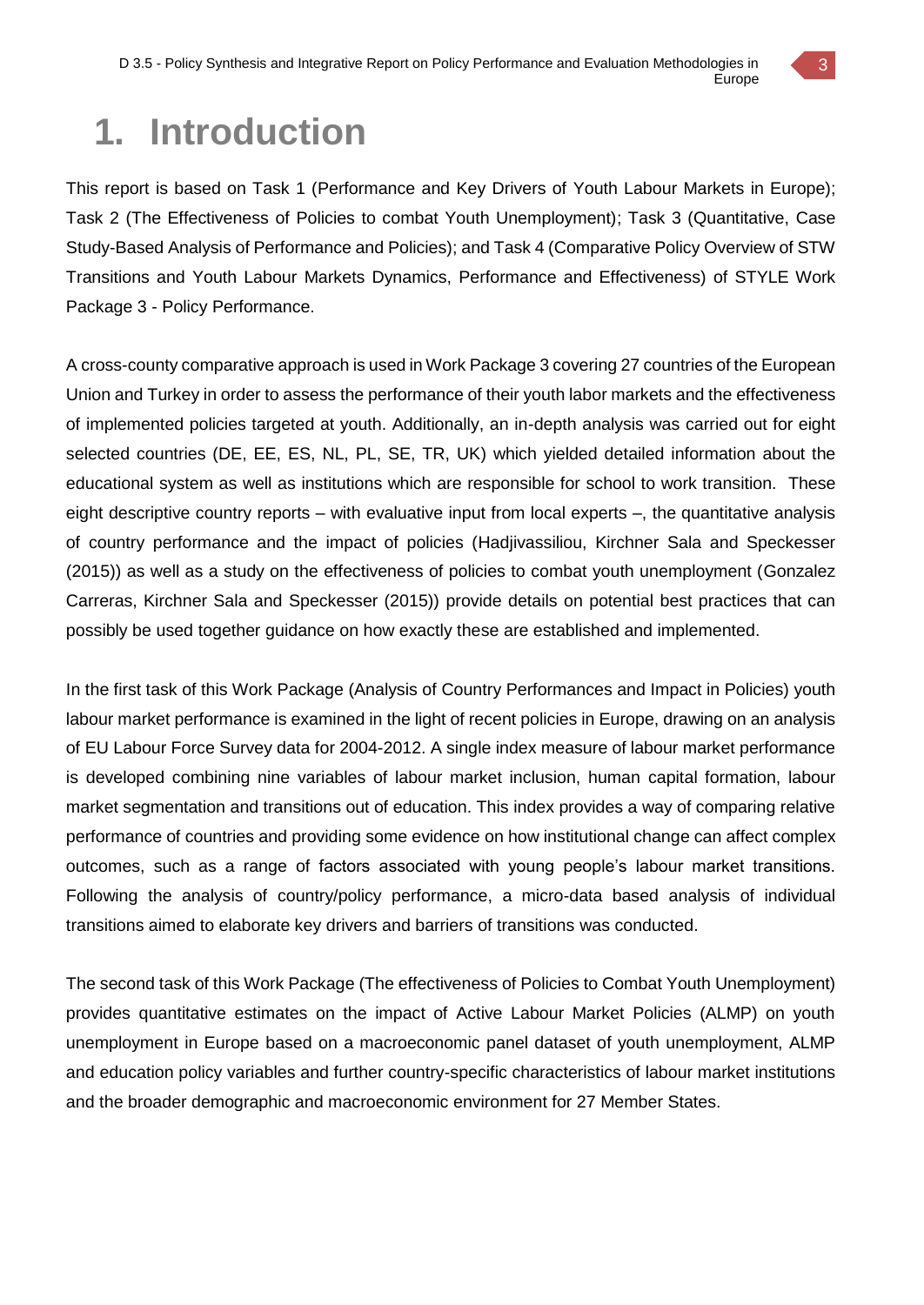The third task of Work Package 3 summarizes structured and comparable country reports (the full version of which is available at: http://www.style-research.eu/publications/working-papers/) for Estonia, Germany, Netherlands, Poland, Spain, Sweden, Turkey and the UK which assess the structure of country-specific, youth-related policies using a common systematic framework. Besides descriptive parts detailing education and training, including vocational training, systems, based often on desk research, local experts (comparable groups of policy makers and policy implementing organisations) have been asked to give their appraisal of national systems and how these can be improved – or have been improved – by recent policy innovations.

Task 4 involved the comparative overview of the school-to-work (STW) transition pathways, structures and related effectiveness in the eight case study countries of Task 3. In addition, France (FR) was reviewed since it represents a particular Continental STW transition model. Our comparative framework and selection of country case studies was informed by the Pohl and Walther's youth transition regime typology since we wished to capture, compare and contrast the existing diversity and variety of STW transitions not only between but also within regimes (Pohl and Walther, 2005 and 2007; Walther, 2006). As a result, we distinguished between five main types of youth transition regimes (Pohl, and Walther, 2007; Walther, 2006):

- (i) *Universalistic (SE)*, where the focus of STW transition policies is mainly on education in the broad sense of personal development as well as on supportive activation;
- (ii) *Liberal (UK)*, which focuses more on the young person's rapid labour market entry;
- (iii) *Employment-centred (DE, FR, NL)*, which although belonging to this regime, each has a different STW transition focus: mass (company-based) apprenticeships (dual training) in Germany, school-based STW transition in France and a mixed apprenticeship and schoolbased VET system in the Netherlands which, in any case, combines elements of both the liberal and universal system;
- (iv) *Mediterranean/Sub-Protective (ES, TR)*, which has traditionally had the weakest links between the worlds of education and work and quite protracted STW transitions; and
- (v) *Post-Socialist/Transitional (EE, PL)*, which has adopted a mix of liberal and/or employment centred approaches.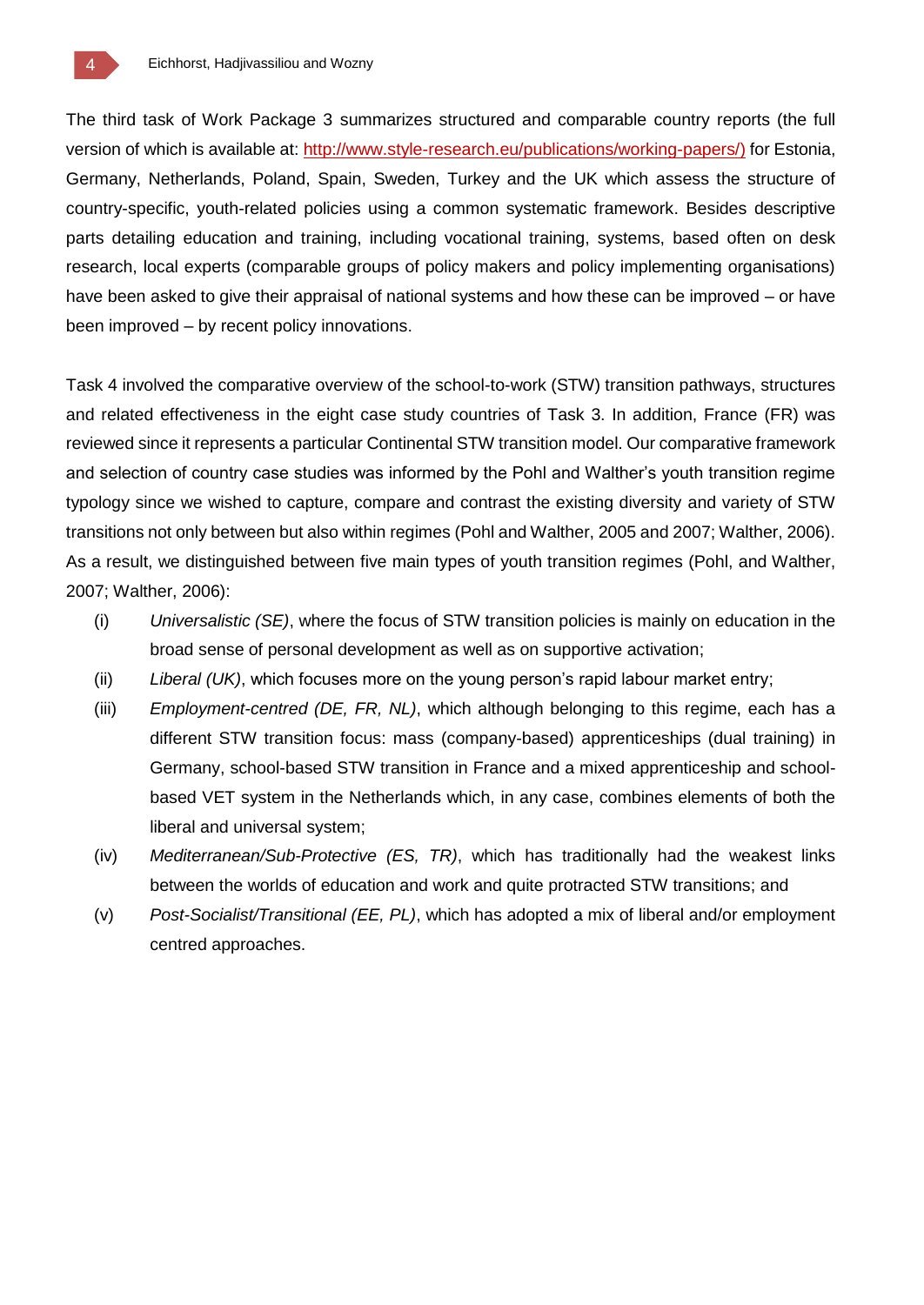# **2. Major findings**

In presenting some key findings of Task 1, 2, 3 and 4, this report is Work Package 3's integrative report, and, as such, signifies the completion of this Work Package.

Although the labour market situation of young people is improving, youth unemployment remains very high (European Commission, 2015a; Eurofound, 2015). In January 2016, the EU-28 youth unemployment rate (15-24 years) was 19.7% (Eurostat, 2016).<sup>1</sup> In 2014, the youth long-term unemployment rate for those aged 15-24 and 25-29 stood at 7.8% and 6% respectively.

Task 4 shows that there is, however, a large divergence between Member States. High youth unemployment rates reflect young people's difficulties in securing employment. However, this does not necessarily mean that the number of unemployed young people aged 15-24 is large, since many in this age group are in full-time education and are, therefore, neither working nor looking for a job. This, in turn, may make meaningful comparisons between countries difficult since in some countries young people in education and/or training such as apprentices are defined as 'employed but taking part in vocational training in school' and, as such, as being out of the labour force.

Task 4 reveals that young people's employment is characterised by a number of specific working patterns which, in many cases, contribute to greater labour market vulnerability. Across the EU, the incidence of precarious, including temporary and atypical (as well as part-time), employment is significantly higher among young people. This reflects the high degree of segmentation and dualism that characterise youth labour markets and which increased during the economic crisis. In 2014, 43.4% of young people aged 15–24 were in temporary employment (compared to 13% of the total working population) (Eurostat, 2015),<sup>2</sup> although with considerable differences between Member States. The share of temporary employment among those aged 25-29 is much lower (22.7% in 2014), although it has also increased since 2008.

Similarly, part**-**time employment is more widespread among young people, with proportions increasing across the EU-28 between 2008 and 2014: from 26% to 31.3% for those aged 15–24 and from 12.3% to 15.9% for those aged 25-29. Crucially, reflecting young people's deteriorating situation in the labour market, the rate of involuntary part-time employment generally increased across the EU between 2008 and 2014: from 26.1% to 29.4% for those aged 15–24 with Spain and France recording the highest incidence of involuntary part-time employment in 2014. A significant increase in the rate of involuntary part-time employment was also observed for the 25-29 age group, albeit again the extent of the increase

5

<sup>1</sup> http://ec.europa.eu/eurostat/statistics-explained/index.php/Unemployment\_statistics

<sup>2</sup> http://appsso.eurostat.ec.europa.eu/nui/submitViewTableAction.do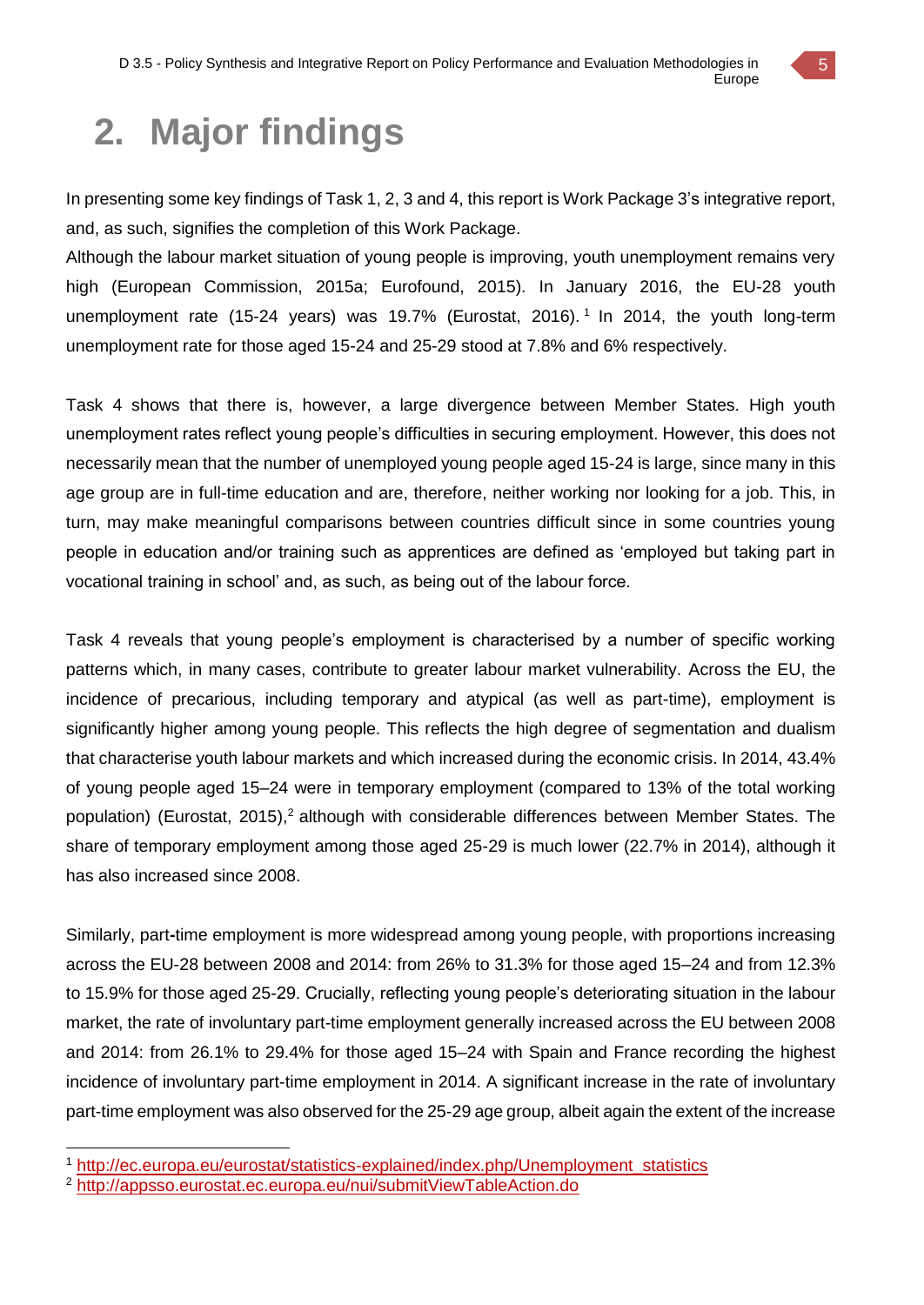varies widely among the countries under review. Since 2009 across the EU there has also been a steady rise in the NEET rate of those aged 15-24. In 2014, the NEET rate for those aged 15-24 and 25- 29 in the EU-28 stood at 12.5% and 20.4% respectively, but again with considerable country differences, notably a clear North-South divide.

Across the EU, VET, including apprenticeships, is considered key to lowering youth unemployment and facilitating the STW transitions of young people and policy makers across Europe have been attempting to improve VET in order to provide an attractive alternative to general upper secondary and tertiary education and in order to better meet the skill requirements of the labour market (European Commission, 2015b; Quintini and Martin, 2014). Both Tasks 3 and 4 show that, overall, VET/apprenticeships still play a critical role in facilitating fast and smooth transitions, albeit to varying degrees and depending on the path-dependent institutional and cultural context.

According to the findings of Task 1, Germany and the Netherlands have established the most effective institutions to achieve a high integration of 15-19 year-olds in education and employment. High performance is consistent over time (2004, 2009 and 2012) showing that institutional effectiveness is robust for different stages of the economic cycle. The picture is slightly less positive for 20-24 year olds, although both countries are amongst the highest performing. Austria and Denmark also achieve good youth labour market and employment outcomes. For 20-24 year-olds performance is highest in Austria and, as for 15-19 year olds, it has improved since 2004, which coincided with the extension of job search instruments, the introduction of youth guarantees and extension of ALMP for young people in Austria.

Noticeable improvements in the position relative to the best performing countries and relative to the 2004 base levels were observed for Belgium, Poland, and Romania, where policy reform focused on increasing incentives for employing young people and, in the case of Belgium, on introducing sanctions for firms not employing particular proportions of young people. However, while Belgium and Poland improved to about 60% of the best performers (Netherlands or Germany), Romania is still among the weakest countries. Most other countries achieved some improvements in the position of 15-19 year olds, although structural weaknesses in the southern EU Member States remain. Both before (2004) and after (2012) the crisis Spain, Italy and Greece were amongst the lowest performers for both age groups. Although the situation of 15-19 year olds improved relative to 2004 in all three countries, that for 20-24 year olds deteriorated, in particular in Italy.

While these countries introduced many elements of policy reform similar to other countries, more labour market flexibility did not improve the situation for young people. In addition, the consistent lack of labour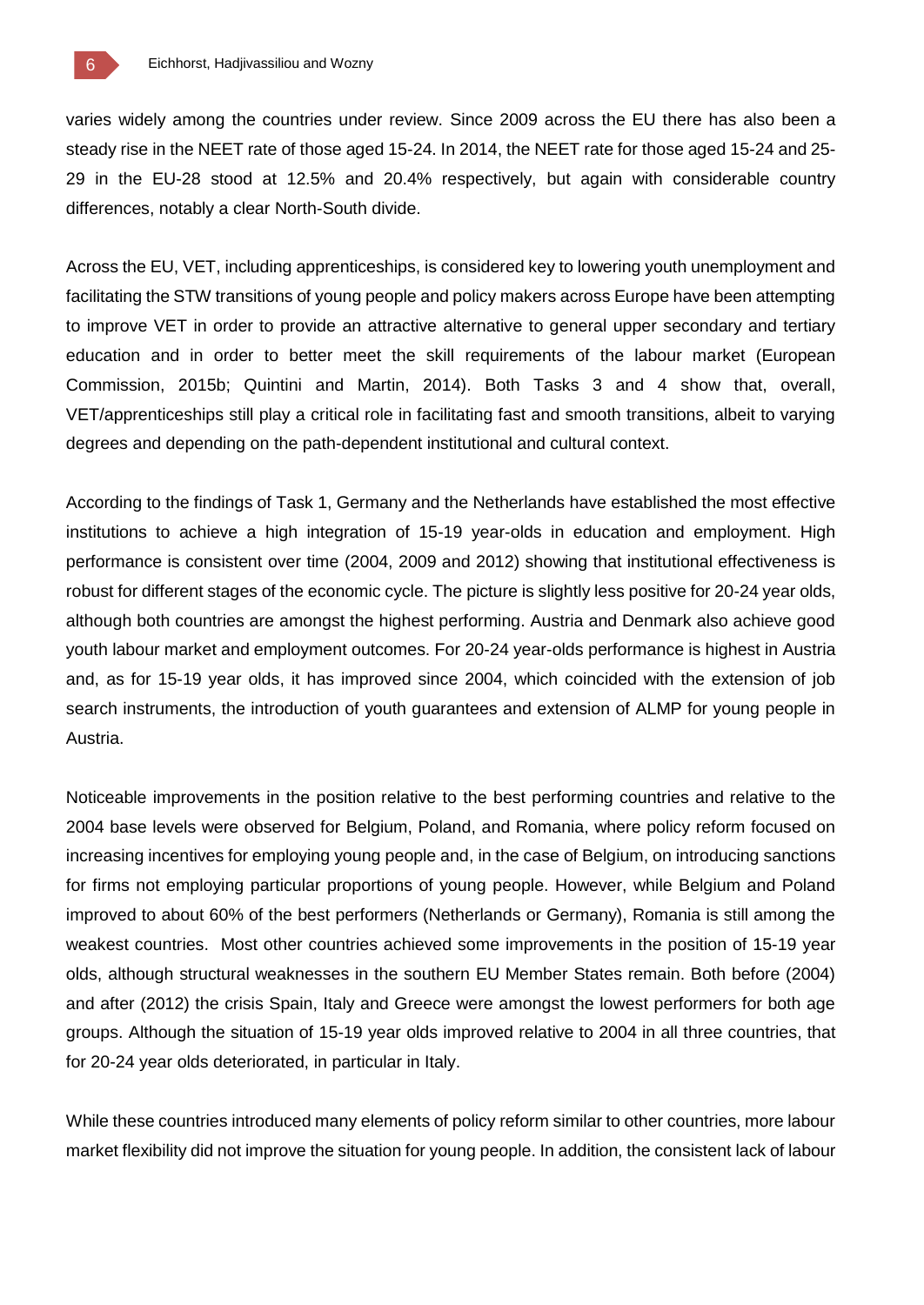demand following the financial crisis suggests that incentive mechanisms like those included in ALMPs are widely unsuitable to create opportunities under difficult macroeconomic conditions.

While based on index-measures aggregate country performance improved or deteriorated, changes affected both specific groups of young people (broken down by gender, age and education) and individual drivers and barriers differently over time. Consistent with the earlier labour market performance assessment, in countries with improving youth labour market conditions, individual barriers like gender or parental background decreased most. However, there are some countries where people with low education levels have more difficulties today than before the recession. Such evidence is crucial to both improve the targeting of policy to specific groups and decrease inequality, which continues to affect individual transitions to the labour market in many countries.

Crucially, there has been a convergence in policy across all clusters, in that apprenticeships are now being promoted as a high quality route to achieving improved outcomes for young people in all clusters. However, the success of this policy shift is dependent on the specific structural and institutional frameworks in place to support this agenda, which varies greatly between clusters. Consistently shown to be key to the success of particular VET schemes, notably apprenticeships, is the extent, type and nature of social partner involvement (European Commission, 2013; ILO, 2015). However, this involvement varies considerably between Member States and VET programmes. In general, the role of social partners is clearly prescribed in highly regulated VET/apprenticeship systems with a corporatist form of governance such as Germany and Sweden which, in turn, leads to very strong and active social partner involvement. In contrast, in market-led systems such as the UK, social partner involvement is rather uneven. Likewise, social partner involvement in school-based VET systems tends to be less extensive than in work-based VET systems (European Commission, 2013).

Task 3 and 4 reveal that improving the situation of many millions of young Europeans failing to find gainful employment and, more generally, suffering from deprivation and social exclusion, has been identified as a clear priority for policy both for both national (EU Member States) and EU-wide initiatives. Indeed, EU and national policies have in recent years intensified support for young people with, *inter alia*, a much greater focus on enhanced VET and youth-related ALMPs, notably the Youth Guarantee, as unemployment rates increased substantially in many countries following the Great Recession.

According to Task 2, much of the policy reform is guided by good practice. For example, there has been a concerted effort to extend the dual apprenticeship model in line with that of Central European Member States such as Germany and Austria, which have traditionally had very low youth unemployment. Likewise, there is currently a major policy push across the EU regarding Youth Guarantees/ALMP

7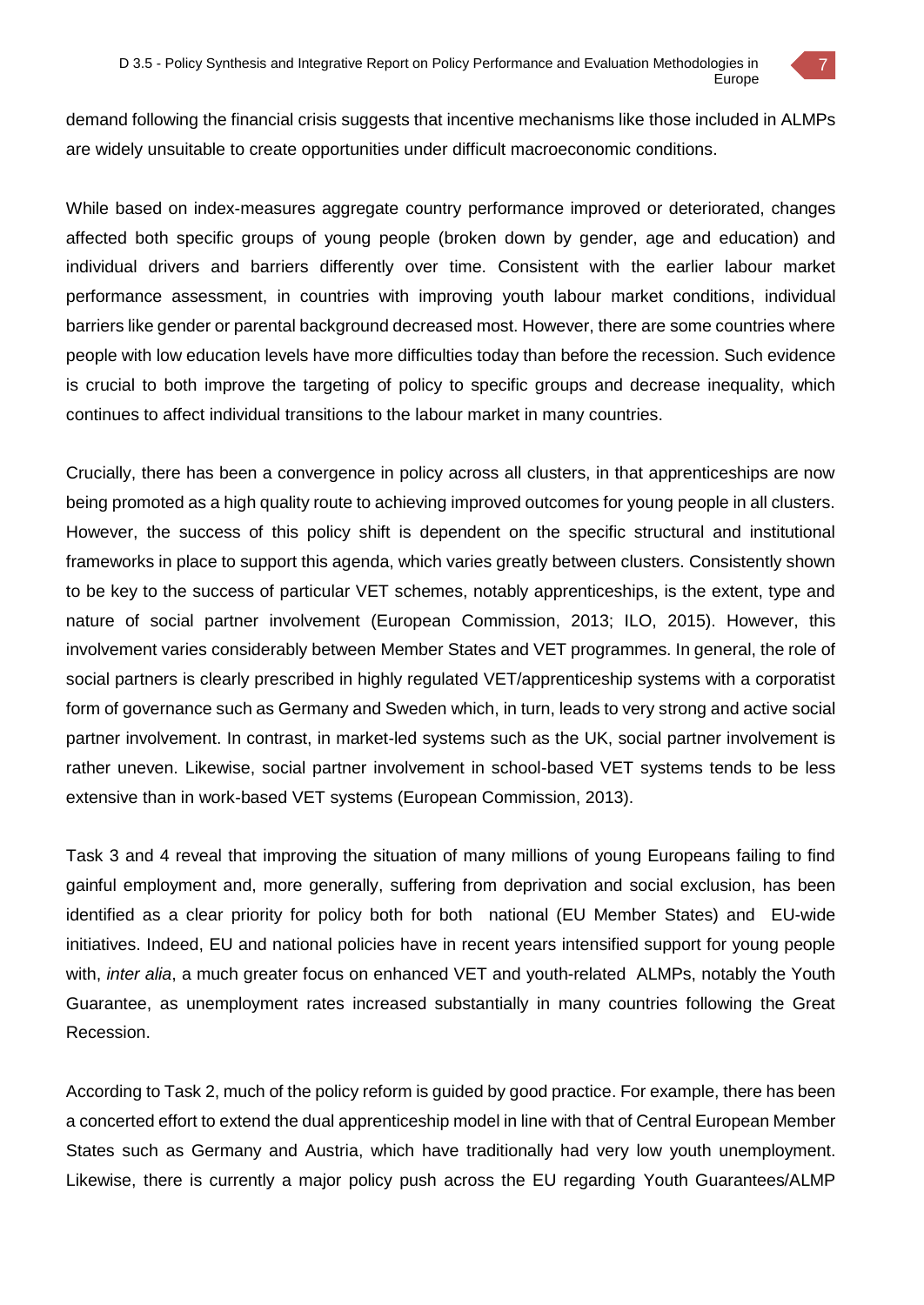interventions for young people at risk of disengagement, which have been found to be effective policy instruments in the Scandinavian countries or Austria. Obviously, programmes have heterogeneous impacts and designs vary considerably across Member States. In general, policy should enable young people to gain genuine work experience in workplaces because it reduces individual's risk of unemployment, although vocational education also clearly matters.

Moreover, again in line with good practice there has been a distinct focus on prevention and early intervention at key stages of the STW transition. Given the importance of educational attainment in determining a young person's employment chances, there has been a major policy push (at both the EU and national levels) to prevent early school leaving (ESL), as exemplified for example by the Dutch diagnostic ESL-related measures for early identification and intervention. Despite this policy focus is on preventing ESL, a number of young people do unfortunately drop out of school and need help in reengaging with the world of education. To this end, a raft of remedial measures aimed at re-integrating early school leavers are also being implemented, including tracking or 'catch-up' or outreach services and Second Chance education programmes.

Furthermore, integrating or centralizing the support for young people by ensuring effective cooperation between administrative bodies can be another important pillar in fostering smooth STW transition because it prevents young people from getting lost between different policy domains. Furthermore, early vocational guidance in combination with early job search assistance and further support is another promising approach in improving STW transition, especially for less advantaged young people. However, a general lack in labor demand will soon show the limitations of ALMPs, if these are used on their own as a means for addressing youth unemployment.

In general, all programmes and concrete policy changes should be subject to rigorous assessments of the micro- and macroeconomic impact of policy so that the social benefit of programmes can be better understood. In our overview of policies and programmes as part of Tasks 1-4, we were struck by the dearth of rigorous and comparative evaluation data.

In relation to the Pohl and Walther typology used for our comparative analysis, we found that, although it was developed in mid to late 2000s, a number of features for each regime of STW transition still holds. However, our analysis has also highlighted that, especially as a result of the Great Recession of the late 2000s, some of the characteristics of each of the Pohl and Walther's STW transition regimes are in a state of flux. For example, VET (and apprenticeships) are becoming more important STW transition mechanisms even in clusters such as the liberal (UK) and the Mediterranean (ES, TR) clusters. On the other hand, in the universalistic cluster the quality and effectiveness of the Swedish education and training system, including VET is currently under-performing, with obvious implications for these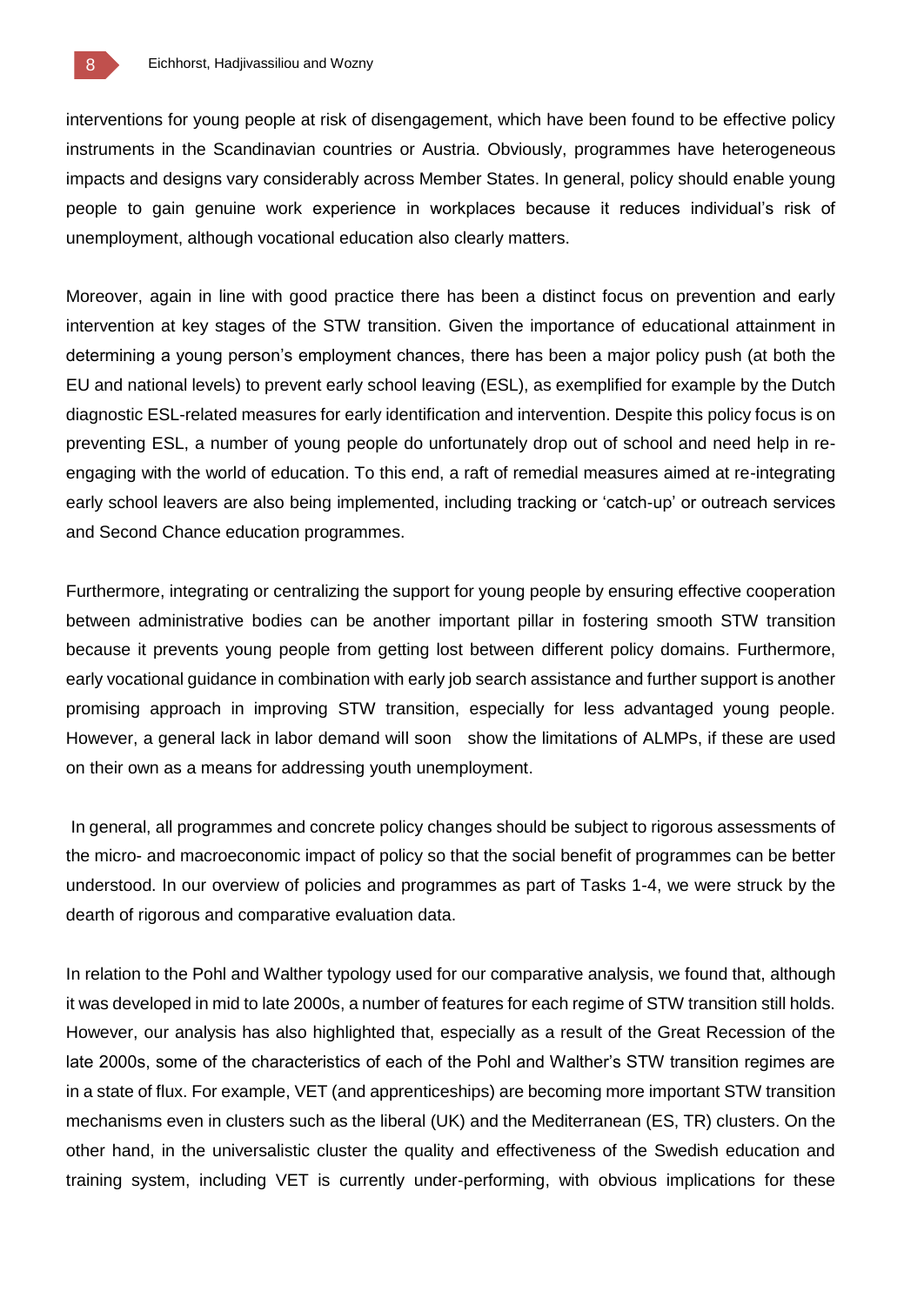transitions. At the same time, VET take-up is falling. That said, it is still early to assess whether such changes represent paradigmatic shifts in the key STW transitions mechanisms, especially in view of the path dependency and cultural and institutional specificity of STW transitions.

Even so, given the extent of reforms that are under way either in education and training, notably in reforming/expanding VET/apprenticeships and in incorporating work experience as an integral part of educational programmes, or in strengthening activation, for example through the national implementation of the Youth Guarantee in all Member States, one can assume that there is scope for at least some change. Another key factor that will increasingly need to be taken into account in any typology is that of migration which affects all clusters, be it inbound (DE, NL, SE, UK) or outbound (EE, ES, PL). In other words, our analysis point to the need for updating and further refining the Pohl and Walther's typology of STW transitions on the basis of the developments that have occurred during and after the recent crisis and which have led to an ongoing reconfiguration of education and training systems, labour market policies and institutional arrangements which are pertinent to young people's successful entry to sustained employment. Linked to this is the need for further differentiation within the clusters themselves since there is variation in a number of institutional arrangements and this leads to variation in the STW transition outcomes as is, for example, the case of the employment centred cluster (DE, FR, NL).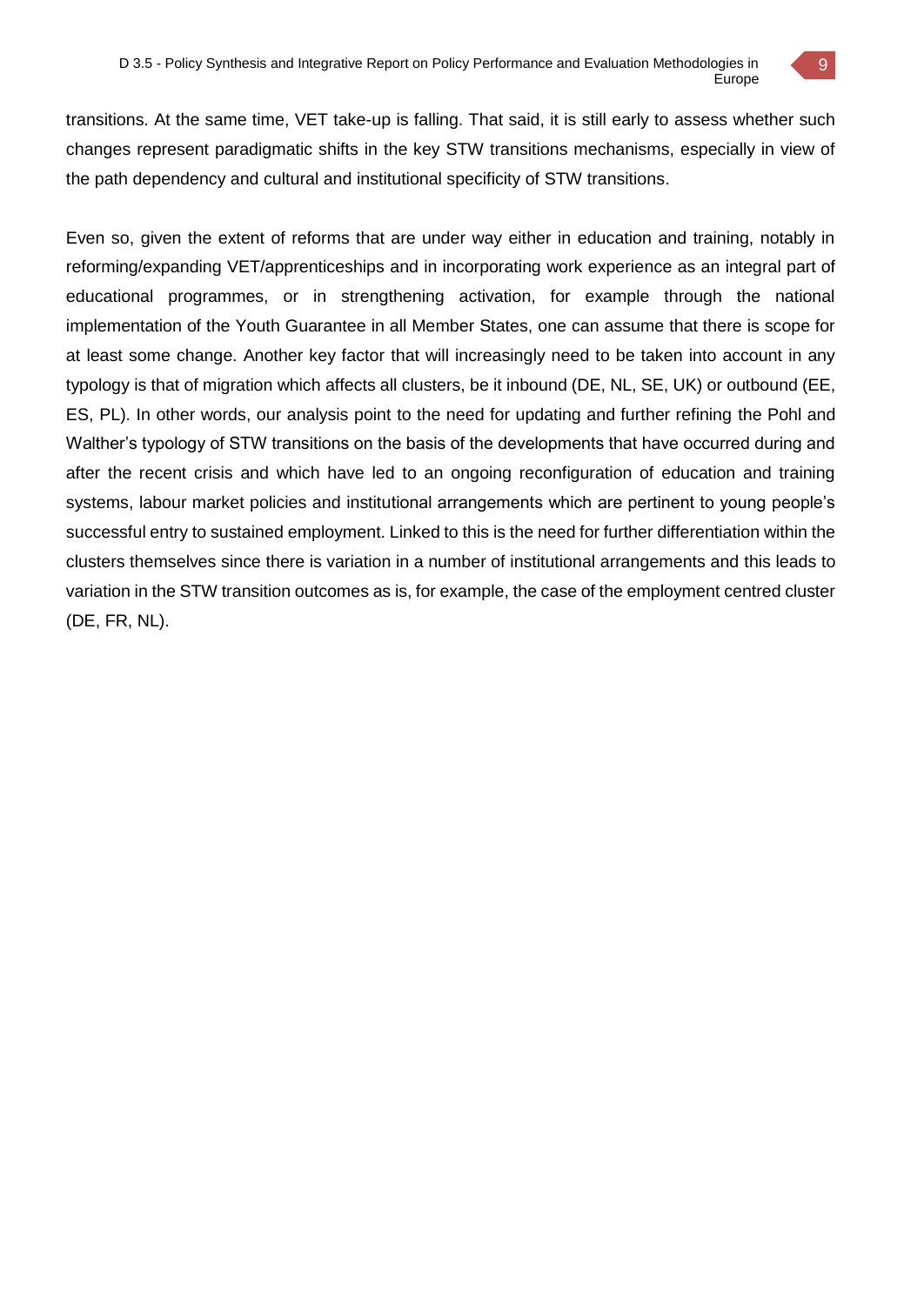# **Bibliography**

- European Commission, (2013a). *Guidebook for Policy Planners and Practitioners on Apprenticeship and Traineeship Schemes in EU27*, December, http://ec.europa.eu/education/policy/vocationalpolicy/doc/alliance/apprentice-trainee-success-factors\_en.pdf
- European Commission, (2015a). *Situation of Young People in the EU - Demography - Education and Training*, Draft 2015 Joint Report of the Council and the Commission on the Implementation of the Renewed Framework for European Cooperation in the youth Field (2010-2018), SWD(2015) 169 final, Part 1/6, Brussels, 15.9.2015, http://eur-lex.europa.eu/resource.html?uri=cellar:d4b27e70- 5b8a-11e5-afbf-01aa75ed71a1.0001.05/DOC\_1&format=PDF
- European Commission, (2015b). *Education and Training Monitor 2015*, http://ec.europa.eu/education/library/publications/monitor15\_en.pdf
- European Foundation for the Improvement of Living and Working Conditions/Eurofound, (2015). *Beyond the Youth Guarantee - Lessons Learned in the First Year of Implementation*, Background Document prepared by Eurofound as a contribution to the informal EPSCO meeting of 16-17 July 2015, Luxembourg, http://www.eu2015lu.eu/en/actualites/notes-fond/2015/07/info-epscodocuments/WL\_Beyond-the-Youth-Guarantee\_Eurofound---June-2015\_EN.pdf
- Eurostat, (2015). *Being Young in Europe Today*, 2015 Edition, http://ec.europa.eu/eurostat/documents/3217494/6776245/KS-05-14-031-EN-N.pdf/18bee6f0 c181-457d-ba82-d77b314456b9
- Gonzalez Carreras, F. J., Kirchner Sala, L. and Speckesser, S., (2015). *The Effectiveness of Policies to Combat Youth Unemployment*, STYLE Working Papers, WP3.2. CROME, University of Brighton, Brighton. http://www.style-research.eu/publications/working-papers/
- Hadjivassiliou, K., Kirchner Sala, L. and Speckesser, S., (2015). *Key Indicators and Drivers of Youth Unemployment*, STYLE Working Papers, STYLE-WP 01/2015. CROME, University of Brighton, http://www.style-research.eu/publications/
- International Labour Organisation/ILO, (2015). *Quality Apprenticeships: A Comparative Analysis*, Regional Workshop: 'Quality Apprenticeships and Work Experience Measures to Improve the School-to-Work Transition', Phnom Penh, Cambodia, 6-7 October 2015
- Pohl, A., and Walther, A., (2007). 'Activating the Disadvantaged Variations in Addressing Youth Transitions across Europe', *International Journal of Lifelong Education*, 26:5, pp.533-553, http://www.tandfonline.com/doi/abs/10.1080/02601370701559631
- Pohl, A., and Walther, A., (2005). *Tackling Disadvantage in Youth Transitions - A Thematic Study On Policy Measures Concerning Disadvantaged Youth*, Report funded by the EU Action Programme to combat Social Exclusion, October, http://ec.europa.eu/employment\_social/social\_inclusion/docs/youth\_study\_en.pdf
- Quintini, G. and Martin, S., (2014). 'Same Same but Different: School-to-Work Transitions in Emerging and Advanced Economies', *OECD Social, Employment and Migration Working Papers*, No. 154, OECD **Publishing,** http://www.oecdilibrary.org/docserver/download/5jzbb2t1rcwc.pdf?expires=1450196724&id=id&accname=guest&c hecksum=73629448CC097584D7FC783EF966B86E
- Walther, A., (2006). 'Regimes of Youth Transitions Choice, Flexibility and Security in Young People's Experiences across different European Contexts', in *YOUNG*, Vol. 14(2), pp.119-141, http://you.sagepub.com/content/14/2/119.short?rss=1&ssource=mfc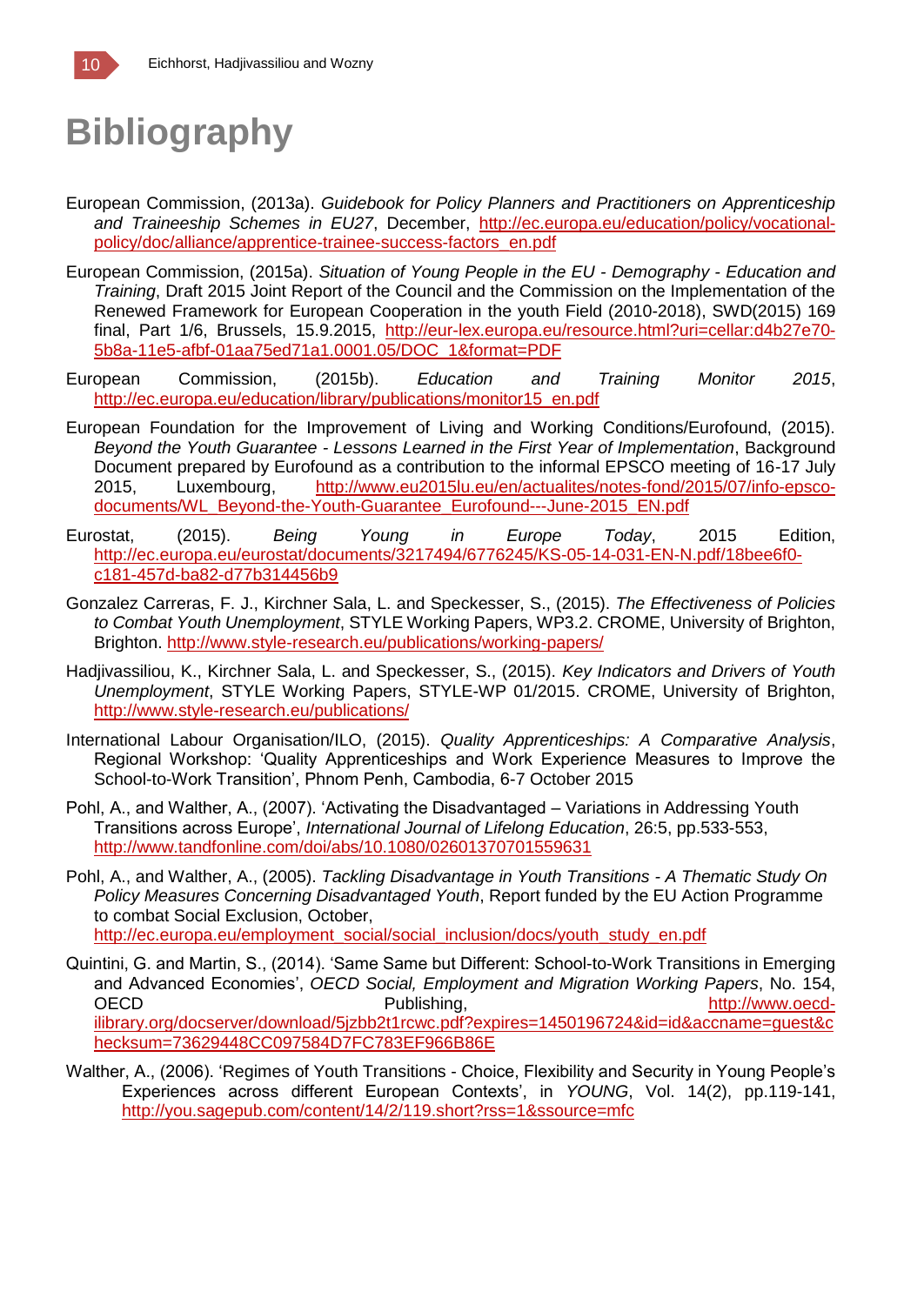

# **Recent titles in this series**

Available at: http://www.style-research.eu/publications/working-papers

**WP3 POLICY PERFORMANCE**

**Key Indicators and Drivers of Youth Unemployment** Hadjivassiliou, Kirchner Sala and Speckesser (2015) STYLE Working Paper WP3.1 Indicators and Drivers of Youth Unemployment

**The Effectiveness of Policies to combat Youth Unemployment** Gonzalez Carreras, Kirchner Sala and Speckesser (2015) STYLE Working Paper WP3.2 Policies to combat Youth Unemployment

**Policy Performance and Evaluation: Qualitative Country Case Studies** Eichhorst, Hadjivassiliou and Wozny (eds.) (2015) STYLE Working Paper WP3.3 Policy Performance and Evaluation – Synthesis Report

**Country Reports Policy Performance and Evaluation: Germany** Eichhorst, Wozny and Cox (2015) STYLE Working Paper WP3.3 Performance Germany

**Policy Performance and Evaluation: Estonia** Eamets and Humal (2015) STYLE Working Paper WP3.3 Performance Estonia

**Policy Performance and Evaluation: Spain** González-Menéndez, Mato, Gutiérrez, Guillén, Cueto and Tejero (2015) STYLE Working Paper WP3.3 Performance Spain

**Policy Performance and Evaluation: Netherlands** Bekker, van de Meer, Muffels and Wilthagen (2015) STYLE Working Paper WP3.3 Performance Netherlands

**Policy Performance and Evaluation: Poland** Ślezak and Szopa (2015) STYLE Working Paper WP3.3 Performance Poland

**Policy Performance and Evaluation: Sweden** Wadensjö (2015) STYLE Working Paper WP3.3 Performance Sweden

**Policy Performance and Evaluation: Turkey** Gökşen, Yükseker, Kuz and Öker (2015) STYLE Working Paper WP3.3 Performance Turkey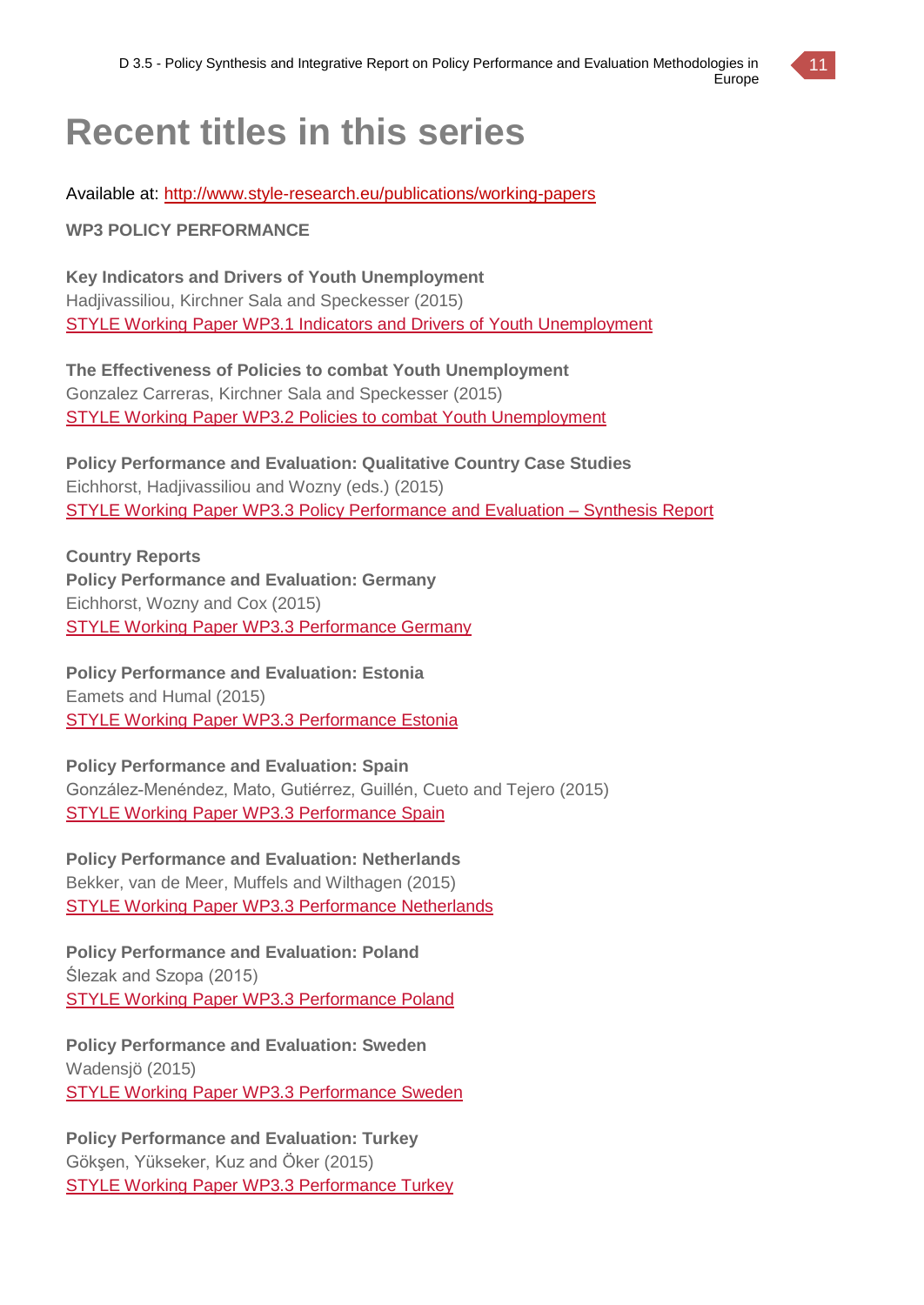**Policy Performance and Evaluation: United Kingdom** Hadjivassiliou, Tassinari, Speckesser, Swift and Bertram (2015) STYLE Working Paper WP3.3 Performance UK

### **WP4 POLICY TRANSFER**

**Barriers to and triggers of innovation and knowledge transfer** Petmesidou and González-Menéndez (eds.)(2015) STYLE Working Paper WP4.1 Barriers to and triggers of policy innovation and knowledge transfer

### **Country Reports**

**Barriers to and triggers for innovation and knowledge transfer in Belgium** Martellucci and Marconi (2015) STYLE-D4.1 Country Report Belgium

**Barriers to and triggers of policy innovation and knowledge transfer in Denmark** Carstensen and Ibsen (2015) STYLE-D4.1 Country Report Denmark

**Barriers to and triggers for innovation and knowledge transfer in Spain** González-Menéndez, Guillén, Cueto, Gutiérrez, Mato and Tejero (2015) STYLE-D4.1 Country Report Spain

**Barriers to and triggers for innovation and knowledge transfer in France** Smith, Toraldo and Pasquier (2015) STYLE-D4.1 Country Report France

**Barriers to and triggers for innovation and knowledge transfer in Greece** Petmesidou and Polyzoidis (2015) STYLE-D4.1 Country Report Greece

**Barriers to and triggers for innovation and knowledge transfer in the Netherlands** Bekker, van der Meer and Muffels (2015) STYLE-D4.1 Country Report Netherlands

**Barriers to and triggers of policy innovation and knowledge transfer in Slovakia** Veselkova (2015) STYLE-D4.1 Country Report Slovakia

**Barriers to and Triggers for Innovation and Knowledge Transfer in Turkey** Gökşen, Yükseker, Kuz and Öker (2015) STYLE-D4.1 Country Report Turkey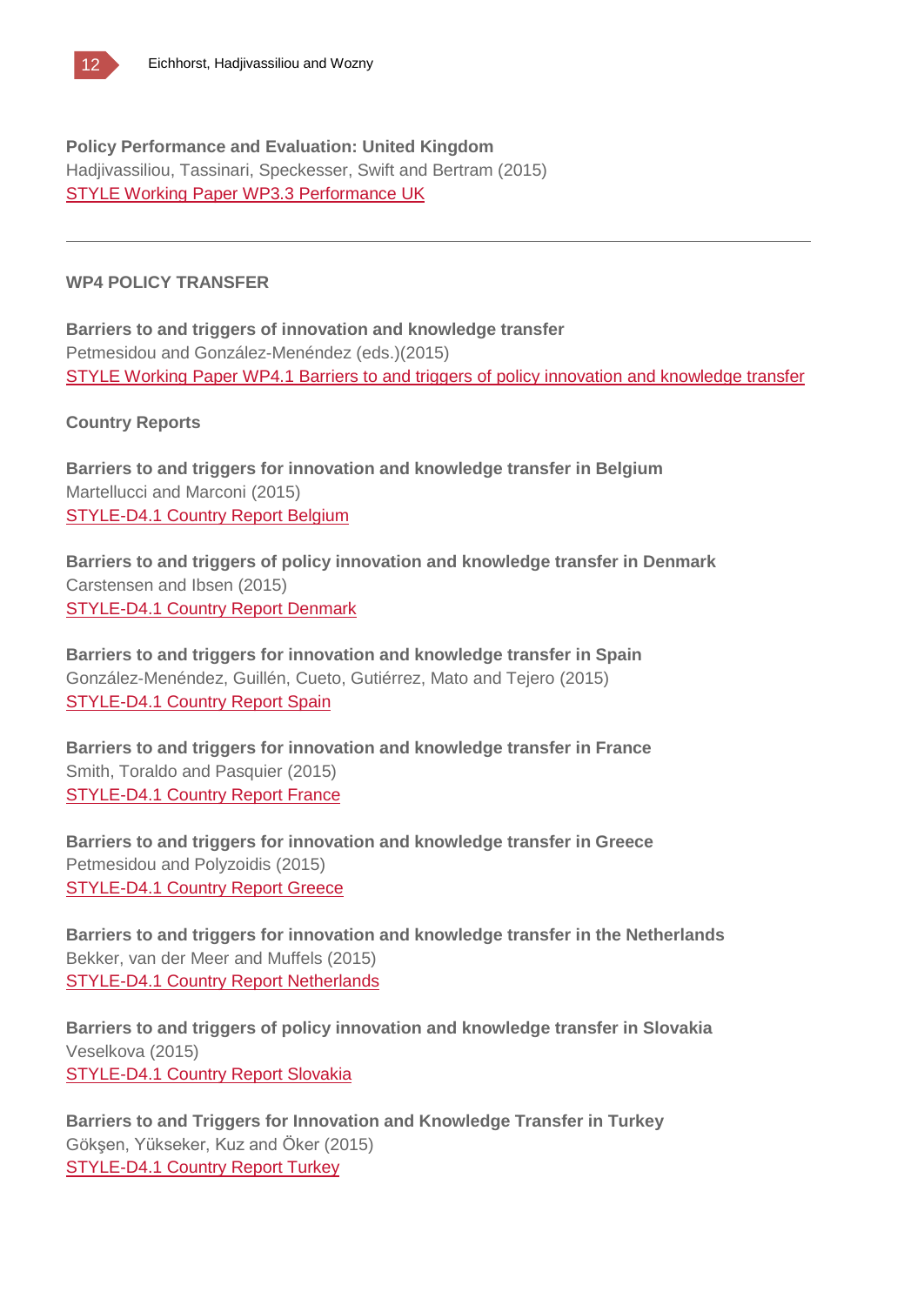

**Barriers to and Triggers for Innovation and Knowledge Transfer in the UK** Hadjivassiliou, Tassinari and Swift (2015) STYLE-D4.1 Country Report UK

**Policy learning and innovation processes**

Petmesidou and González-Menéndez (2016) STYLE Working Paper WP4.2 Policy learning and innovation processes drawing on EU and national policy frameworks on youth – Synthesis Report

**Vulnerable Youth and Gender Mainstreaming** Gökşen, Filiztekin, Smith, Çelik, Öker and Kuz (2016) STYLE Working Paper WP4.3 Vulnerable Youth & Gender in Europe

# **WP5 MISMATCH: SKILLS AND EDUCATION**

**A Comparative Time Series Analysis of Overeducation in Europe: Is there a common policy approach?** McGuinness, Bergin and Whelan (2015) STYLE Working Paper WP5.1 Overeducation in Europe

**Transitions and labour market flows – who moves and how?** Flek et al. (2016) STYLE Working Paper WP5.2 Youth Transitions and Labour Market Flows

**Are student workers crowding out low-skilled youth?** Beblavý, Fabo, Mýtna Kureková, and Žilinčíková (2015) STYLE Working Paper WP5.3 Are student workers crowding out the low skilled youth

**Recruitment Methods & Educational Provision effects on Graduate Over-Education and Over-Skilling** McGuinness, Bergin and Whelan (2015) STYLE Working Paper WP 5.4 Report Recruitment Methods

# **WP6 MISMATCH: MIGRATION**

**Return Migration after the crisis Slovakia and Estonia** Masso, Mýtna Kureková, Tverdostup and Žilinčíková (2016) STYLE Working Paper WP6.1 Return migration patterns of young return migrants after the crisis in the CEE countries: Estonia and Slovakia

**Working Conditions and labour market intermediaries in Norway and Austria** Hyggen, Ortlieb, Sandlie and Weiss (2016) Style Working Paper WP6.2 Working conditions and labour market intermediaries Norway and Austria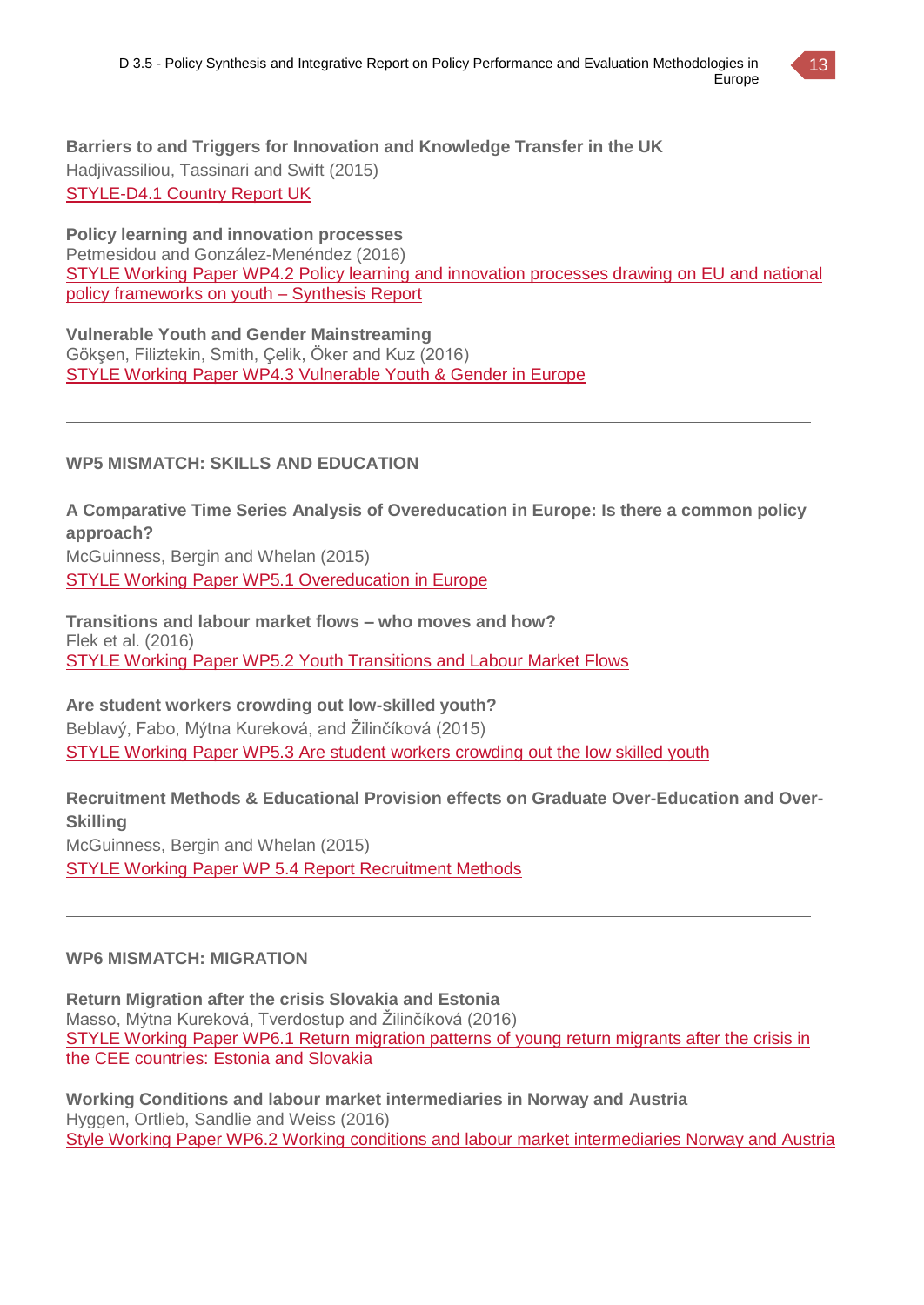

**Re-emerging migration patterns: structures and policy lessons.** Akgüç and Beblavý (2015) STYLE Working Paper WP6.3 Re-emerging Migration Patterns: Structures and Policy Lessons

**Comparing Labour Market outcomes and integration of youth migrants** Leschke et al. (2016) STYLE Working Paper WP6.4 Labour market outcomes and integration of recent youth migrants from Central-Eastern and Southern Europe in Germany, Norway and Great Britain

# **WP7 SELF-EMPLOYMENT AND BUSINESS START UPS**

**Business Start-Ups and Youth Self-Employment: A Policy Literature Overview** Sheehan and McNamara (2015) STYLE Working Paper WP7.1 Business Start-Ups Youth Self-Employment Policy Literature Review **Country Reports**

**Business Start-Ups and Youth Self-Employment in Germany** Ortlieb and Weiss (2015) STYLE Working Paper WP7.1 Germany **Business Start-Ups and Youth Self-Employment in Estonia** Masso and Paes (2015) STYLE Working Paper WP7.1 Estonia

**Business Start-Ups and Youth Self-Employment in Spain** González Menéndez and Cueto (2015) STYLE Working Paper WP7.1 Spain

**Business Start-Ups and Youth Self-Employment in Ireland** Sheehan and Mc Namara (2015) STYLE Working Paper WP7.1 Ireland

**Business Start-Ups and Youth Self-Employment in Poland** Pocztowski, Buchelt and Pauli (2015) STYLE Working Paper WP7.1 Poland

**Business Start-Ups and Youth Self-Employment in the UK** Hinks, Fohrbeck and Meager (2015) STYLE Working Paper WP7.1 UK

### **Mapping patterns of self-employment**

Masso, Tverdostup, Sheehan, McNamara, Ortlieb, Weiss, Pocztowski, Buchelt, Pauli, González, Cueto, Hinks, Meager and Fohrbeck (2016) STYLE Working Paper WP7.2 Mapping Patterns for Self Employment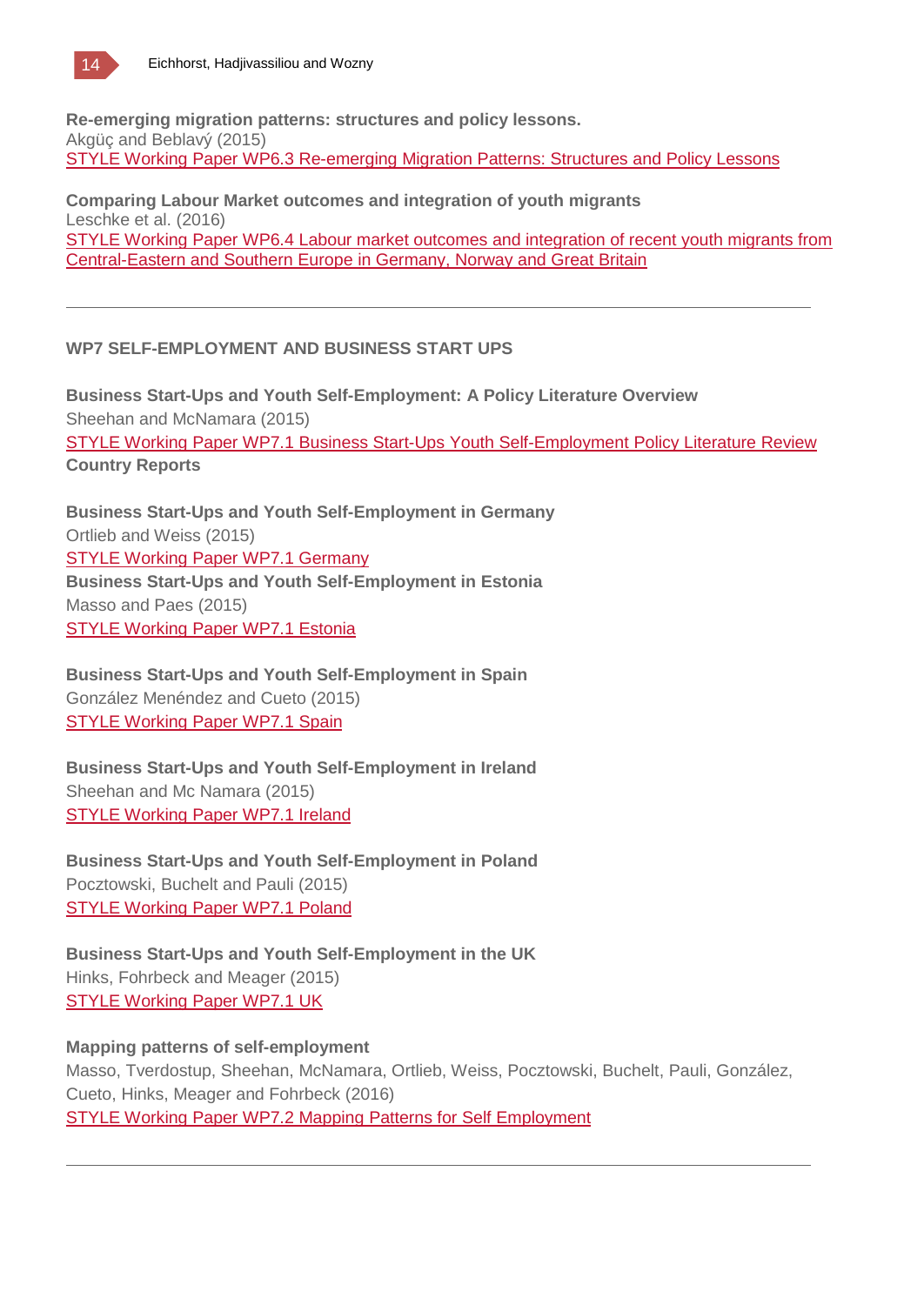

### **WP8 FAMILY DRIVERS**

**Work-poor and work-rich families: Influence on youth labour market outcomes** Berloffa, Filandri, Matteazzi, Nazio, O'Reilly, Villa and Zuccotti (2015) STYLE Working Paper WP8.1 Work-poor and work-rich families

**Family Strategies to cope with poor labour market outcomes** Nazio et al. (2016) STYLE Working Paper WP8.2 Family strategies to cope with poor labour market outcomes

**Leaving and returning to the parental home during the economic crisis** Gökşen, Yükseker, Filiztekin, Öker, Kuz, Mazzotta and Parisi (2016) STYLE Working Paper WP8.3 Leaving and returning to the parental home during the economic crisis

# **WP9 ATTITUDES AND VALUES**

**Value system shared by young generations towards work and family** Hajdu and Sik (2015) STYLE Working Paper WP9.1 Searching for gaps: are work values of the younger generations changing?

**The impact of youth unemployment on social capital** O'Higgins and Stimolo (2015) STYLE Working Paper WP9.2 Youth unemployment and social capital: An experimental approach

**Aspirations of vulnerable young people in foster care** Hart, Stubbs, Plexousakis, Georgiadi and Kourkoutas (2015) STYLE Working Paper WP9.3 Aspirations of vulnerable youth in foster care

### **WP 10 FLEXICURITY**

**Mapping Flexicurity Performance in the Face of the Crisis: Key Indicators and Drivers of Youth Unemployment**

Eamets, Beblavý, Bheemaiah, Finn, Humal, Leschke, Maselli and Smith (2015) STYLE Working Paper WP10.1 Mapping flexibility and security performance in the face of the crisis

**Tracing the interface between numerical flexibility and income security for European youth during the economic crisis** Leschke and Finn (2016) STYLE Working Paper WP10.1a Tracing the interface between numerical flexibility and income security for European youth during the economic crisis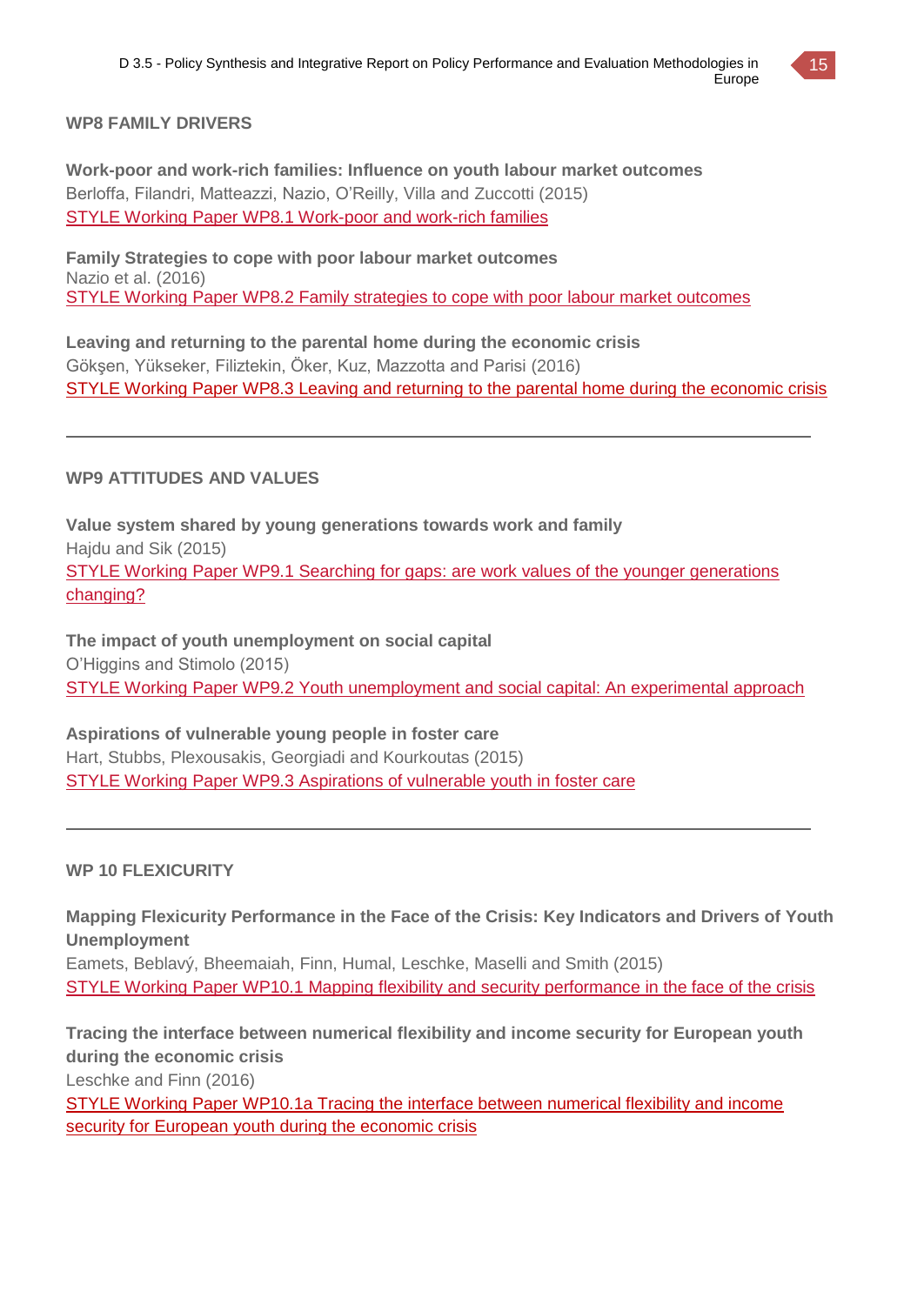**Youth School-To-Work Transitions: from Entry Jobs to Career Employment** Berloffa, Matteazzi, Mazzolini, Sandor and Villa (2015) STYLE Working Paper WP10.2 Youth School-To-Work Transitions: from Entry Jobs to Career **Employment** 

**Balancing Flexibility and Security in Europe: the Impact on Young People's Insecurity and Subjective Well-being**

Russell, Leschke and Smith (2015)

STYLE Working Paper WP10.3 Balancing Flexibility and Security in Europe: the Impact on Young People's Insecurity and Subjective Well-being

**Flexicurity Policies to integrate youth before and after the crisis** Smith and Villa (2016) STYLE Working Paper WP10.4 Flexicurity Policies to integrate youth before and after the crisis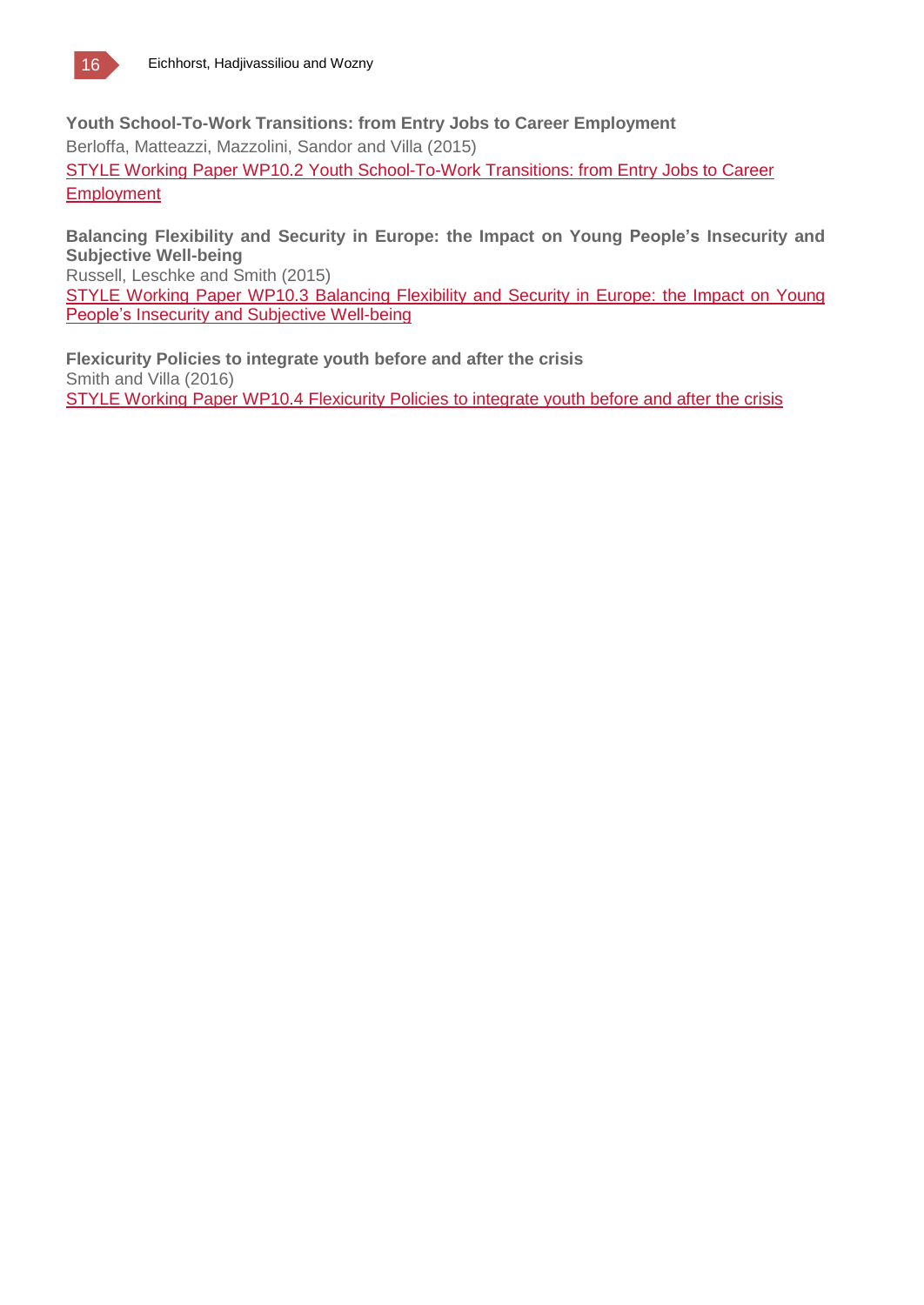# **Research Partners**

- 1. University of Brighton BBS CROME United Kingdom
- 2. Institute for Employment Studies United Kingdom
- 3. Institute for the Study of Labor Germany
- 4. Centre for European Policy Studies Belgium
- 5. TARKI Social Research Institute Hungary
- 6. University of Trento Italy
- 7. National University of Ireland Galway Republic of Ireland
- 8. Democritus University of Thrace – Greece
- 9. University of Oxford **Fig. 2018** United Kingdom
- 10. Economic & Social Research Institute Republic of Ireland
- 11. University of Salerno Italy
- 12. University of Oviedo Chain Spain
- 13. University of Tartu **External Accord Estonia**
- 14. Cracow University of Economics Poland
- 15. Slovak Governance Institute Slovakia
- 16. Metropolitan University Prague Czech Republic
- 17. Grenoble School of Management France
- 18. University of Tilburg and American Control of Tilburg and American American American American American American American American American American American American American American American American American America
- 19. University of Graz **Face Contract Contract Contract Contract Contract Contract Contract Contract Contract Contract Contract Contract Contract Contract Contract Contract Contract Contract Contract Contract Contract Cont**
- 20. Copenhagen Business School Denmark
- 21. Norwegian Social Research Norway
- 22. Swedish Instutute for Social Research Sweden
- 23. Koç University Social Policy Centre Turkey
- 24. University of Turin **Example 24.** University of Turin
- 25. EurActiv Contractive Belgium
- 
- 
- 
- 
- 
- 
- 
- 
- 
- 
- 
- 
- 
- 
- 
- 
- 
- 
- 
- 
- 
- 
- 
- 
- 

http://www.style-research.eu/research-organisations